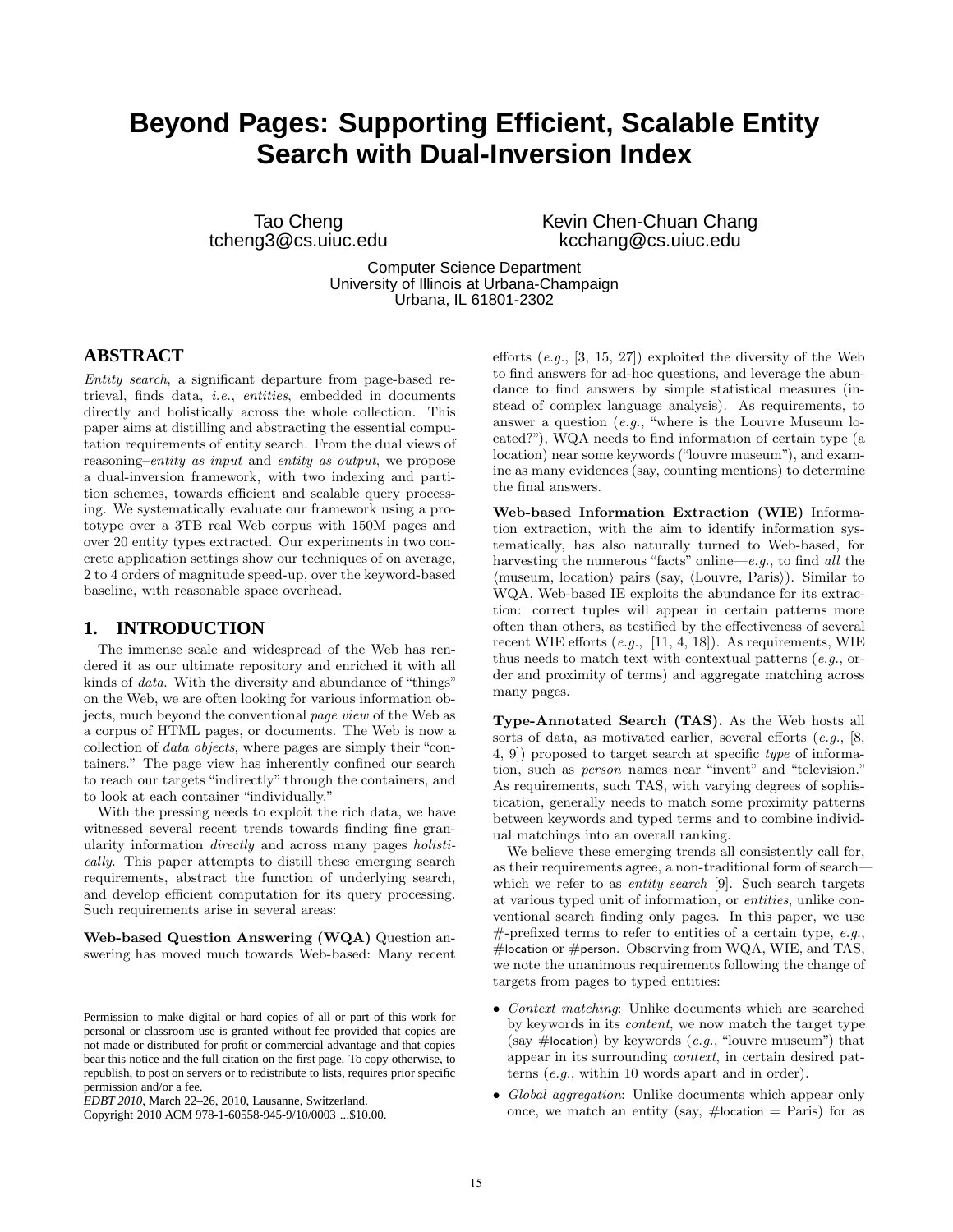many times as it appears in numerous pages, which requires us to globally aggregate overall scores.

While the requirements for entity search have emerged, we have not tackled the computational challenges for efficiently processing such queries. Recent works have focused on effective scoring models mostly  $(e.g., [8, 9])$ . For query processing, a widely adopted form (as in many WQA works [3, 15, 27]) is to "build upon" page search—to first find matching pages by keywords, and then scan each page for matching entities. This "baseline" (Sec. 3), much like sequential scan, is hard to scale, and thus it may work only by limiting to top- $k$ pages— which will impair ranking effectiveness (Sec. 2).

As the main theme of this paper, for efficient and scalable entity search, we must index entities as first-class citizen, and we identify the "dual-inversion" principle for such indexing. We recognize the concept of inversion from the widely-used inverted lists. To index entities, we thus parallel the standard keyword-to-document inversion in dual perspectives: From the *input* view, we see entity as keyword, from which we develop "document-inverted" index. From the output view, we see entity as document, from which we derive "entity-inverted" index. The dual-inversions can coexist, and form the core of our solution.

For parallel query processing upon such indexes, we see the challenge in the interplay of join and aggregate: By viewing entity indexes as relations, we capture entity search as, in nature, an aggregate-after-join query—a particular type of groupby-join query that is hard to parallelize. Intuitively, the needs for context matching lead to complex join between relations, while global aggregation leads to group by and aggregate. We design data partition and query processing for the dual-inversion framework.

Finally, we evaluate our methods over a real Web crawl of 150 million pages (3 TB), with a diverse set of 21 entity types. To be realistic, we designed two concrete application scenarios ("Yellowpage" and "CSAcademia"), which together have 176 queries in four benchmark sets. Our experiments reveal that both types of inversions can dramatically speed up entity search—with "entity-inverted" at 2-4 orders of magnitude difference and "document-inverted" at 1-3 orders. The space overhead of indexing is quite acceptable: "document-inverted" tends to slightly increase index size from standard keyword indexing, while "entity-inverted" implies reasonable space overhead (and sometimes can even result in smaller size based on different domains). Overall, this paper makes the following contributions:

- We distill and abstract the essential computation requirements for entity search.
- We systematically derive and propose novel dual-inversion indexing and partition schemes for efficient and scalable query processing.
- We verify our design over a *realistic*, *large-scale Web cor*pus with concrete applications.

# **2. ABSTRACTION & CHALLENGES**

Towards designing a framework for entity search, we start with characterizing its functions and challenges.

Functional Abstraction. An entity search system provides search over a set of supported entity types  $\{E_1, \ldots,$  $E_n$ , which we informally consider as the *schema.* E.g., our



Figure 1: Result: "database systems #prof".

CSAcademia application in Sec. 6 has schema (#university, #professor, ...). Each type  $E_i$  is a set of entity instances that are pre-extracted from the corpus (e.g., "201-7575"  $\in$  $#$ phone). As the requirements indicate (Sec. 1), we abstract entity search as follows:

Entity Search (ES) Problem: Give a document collection D, for a query  $\alpha(k_1, \ldots, k_m, E)$  with keywords  $k_i$  (e.g., "database systems") and entity type  $E$  (e.g., #professor), ES will find entity instances  $e \in E$  and rank them by  $score(e)$  which matches context pattern  $\alpha$  and aggregates all matching occurrences across D.

To illustrate, from our prototype (Sec. 6), Fig. 1 shows the screenshot for query  $Q_{db}$  "database systems #professor" (with default  $\alpha$  as "order, 20-word window" written as ow20), for the first 5 results and supporting pages (where each answer appears). Notice, typically top results are supported by more than 1 page, as the ranking relies on aggregation. Fig. 1 shows one support page for each result just for conciseness.

We observe that, functionally, entity search (ES) is a generalization of page search (PS) in several ways:

- Entity as first class citizen: Unlike PS assuming page as the entity, ES can support any recognizable entity.
- Set as output: Unlike PS targeting at only a few top relevant results, an ES query can generally require a set of answers; e.g., the above example (Fig. 1) can return tens or hundreds of relevant professors.
- Holistic aggregate: Unlike PS assuming each page as "unique," ES must generally handle entities occurring multiple times. Finding and returning such supporting evidences is crucial for applications, such as WQA, to actually determine the correct answers.

Computational Requirements. The objective of ES, as just abstracted, is to rank entity e (as instance of the target type  $E$ ) by a scoring function  $score(e)$ . The choice of scoring function will directly impact the quality (or "relevance") of the ranked results. However, as this paper focuses on the computation framework, we will identify the key components of such ranking functions (Sec. 3 will give example scoring functions). Our previous work [9] addresses the quality of search results.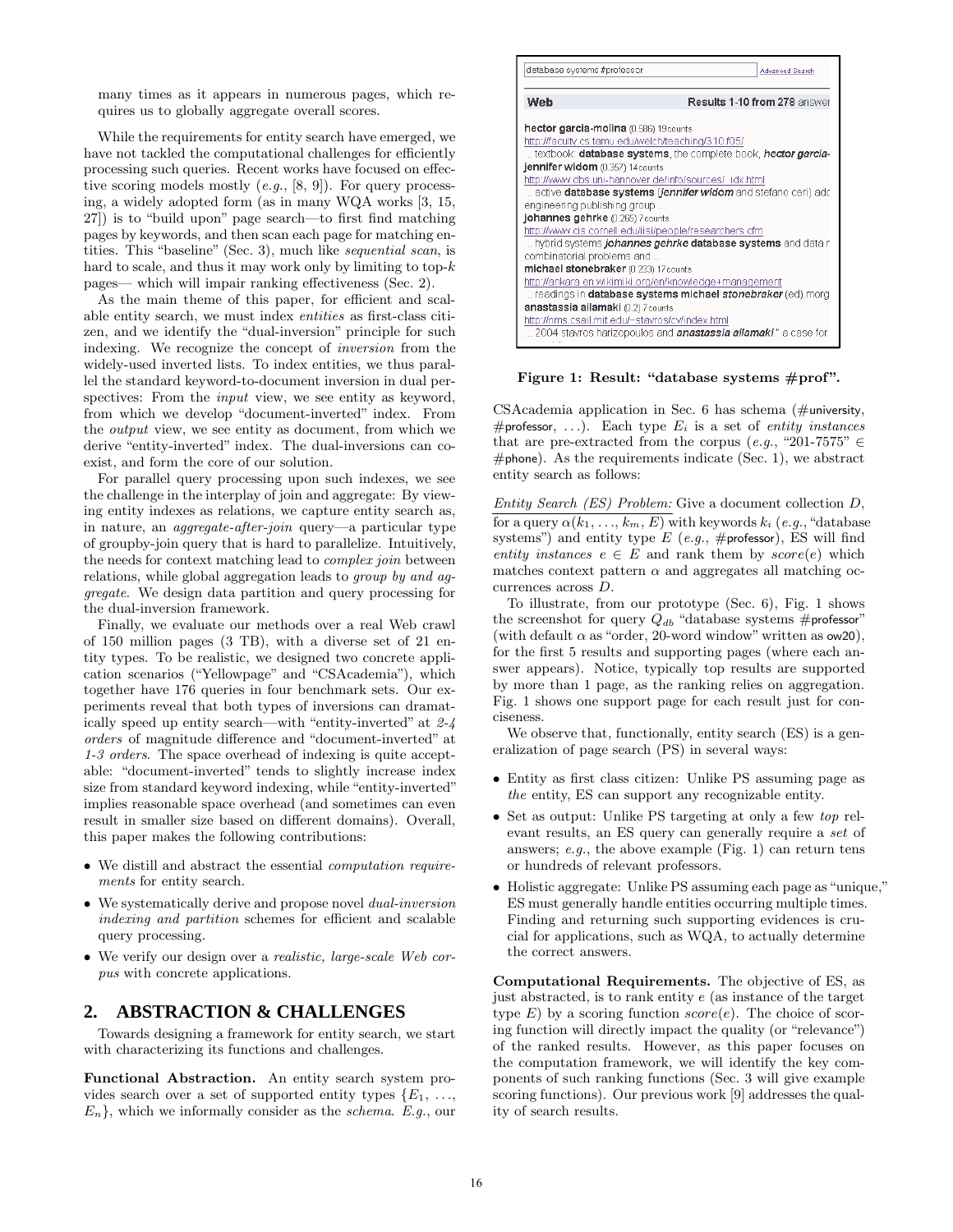As the requirements of ES, as Sec. 1 identifies, a reasonable scoring function should capture both context matching and global aggregation. Consider scoring an entity e. For our discussion, let  $o\langle doc, pos \rangle$  denote an *occurrence* of e in some page doc at word position pos (recall that an entity instance can occur many times in corpus  $D$ ). Similarly, we use  $\kappa_i \langle doc, pos \rangle$  as an occurrence of keyword  $k_i$ .

1. Context matching: The first step in scoring is to match the occurrences of  $k_i$  and  $e$  to the desired context pattern  $\alpha$ . We assume a *local matching function*  $L_{\alpha}$ . Given occurrences  $\kappa_i$  for keywords  $k_i$  and o for entity e,  $L_{\alpha}$  will assess how well the positions match  $\alpha$  by some similarity function sim( $\cdot$ ), if the occurrences are in the same page.

$$
L_{\alpha}(\kappa_1,\ldots,\kappa_m, o) = \begin{cases} 0, \text{if } \kappa_i \text{.doc and } o \text{.doc differ;} \\ \text{sim}(\alpha, \kappa_1 \text{.pos}, \ldots, o \text{.pos}), \text{else.} \end{cases} \tag{1}
$$

2. Global aggregation: The second step is to aggregate all the occurrences across pages. Here some function  $G$  aggregates the local scores globally into the total score, across all occurrences o in D.

Thus, to summarize, the essential computation to calculate the score,  $score(e)$ , is generally of the form:

$$
score(e) = G_{(\kappa_1,\ldots,\kappa_m,o) \in d, d \in D}[L_{\alpha}(\kappa_1,\ldots,\kappa_m,o)], \quad (2)
$$

Challenges. Document search has often relied on a small number of high quality documents for pruning, and therefore avoiding the need to scan full inverted lists  $(e.g., [16])$  for high efficiency. Such pruning techniques, however, are not directly applicable to entity search, with the mandate on processing comprehensive corpus due to the following two major reasons:

First, since entity search relies on global aggregation, comprehensive corpus is needed to generate stable aggregative statistics. Second, many entity queries are naturally looking for set output of comprehensive results over the entire corpus (e.g., "#professor in DB" as in  $Q_{db}$  or "#city in California"). Figure  $2(a)$  and  $2(b)$  show the accuracy (measuring top 5 results) of 5 typical queries of finding the phone number of companies (represented by the  $y$  axis), by varying the number and percentage of top documents (returned by issuing keyword queries against a document search engine) used respectively (represented by the  $x$  axis). Evidently, different queries converge to accuracy 100% at very different points, indicating that it is nontrivial to determine which "top k" value to stop for different queries. Moreover, queries generally require a significant portion (over 40%) of all the relevant documents for stable results.



Figure 2: Top K Comparison for Point Queries

Given these two points, this work assumes processing query over the entirety of the corpus, without considering pruning.

We believe studying approximate query answering by performing intelligent dynamic pruning is itself an interesting research problem. However, such study is beyond the scope of this work.

Overall, we thus recognize two essential challenges in building an efficient framework, which goes much beyond traditional document search:

Complex Join: As we see from the problem abstraction of entity search, each query involves at least one entity. Unlike keywords, entities, comprised of many entity instances, tend to appear frequently across the entire corpus. Figure  $3(a)$ shows the comparison of keyword frequency  $(i.e.,$  the number of times a keyword appears in corpus) with entity frequency (*i.e.*, the number of times an entity type, say  $\#$  phone, appears in corpus), with  $x$  axis in log scale representing keywords/entities under comparison, and y axis representing their respective frequencies. As seen from the figure, entities clearly appear much more frequently (by orders of magnitude) than most of the keywords, with frequency comparable to the top 20 most frequent keywords. Therefore, it is computationally expensive to load/check those many occurrences of entities for pattern matching. In addition, as discussed in the characteristics of entity search, it has to rely on in-document contextual pattern matching. Such computation is also more expensive, compared to the traditional simple document intersection checking in document search.



#### Figure 3: Keyword and Entity

On the other hand, we also see potential opportunities to reduce computation. With respect to a specific query, only a small fraction of the entity occurrences are actually related to the query, due to the selectivity of keywords. Figure 3(b) shows the frequency of entity alone, as compare to the frequency of entity when combined with keywords. 5 random entity types together with 3 random keywords are used in the experiment. As we can see, given a keyword, most of the entity instance occurrences are irrelevant. This observation opens up room for expediting processing, which we will exploit further in our solution.

Global Aggregation: As we discussed in the characteristics in Sec. 1, entity search has to rely on holistic aggregation over comprehensive corpus to tap the rich redundancy of the Web. This is an online processing layer that is non-existent in traditional document search. Being able to support aggregating information over large-scale corpus in an online fashion is another essential computation requirement for entity search. How can we parallelize such online large-scale aggregation for scaling up?

The challenge of this work is thus to deal with the essential computation requirements of entity search, towards an efficient and scalable framework to support entity search.

## **3. BASELINE & RUNNING EXAMPLE**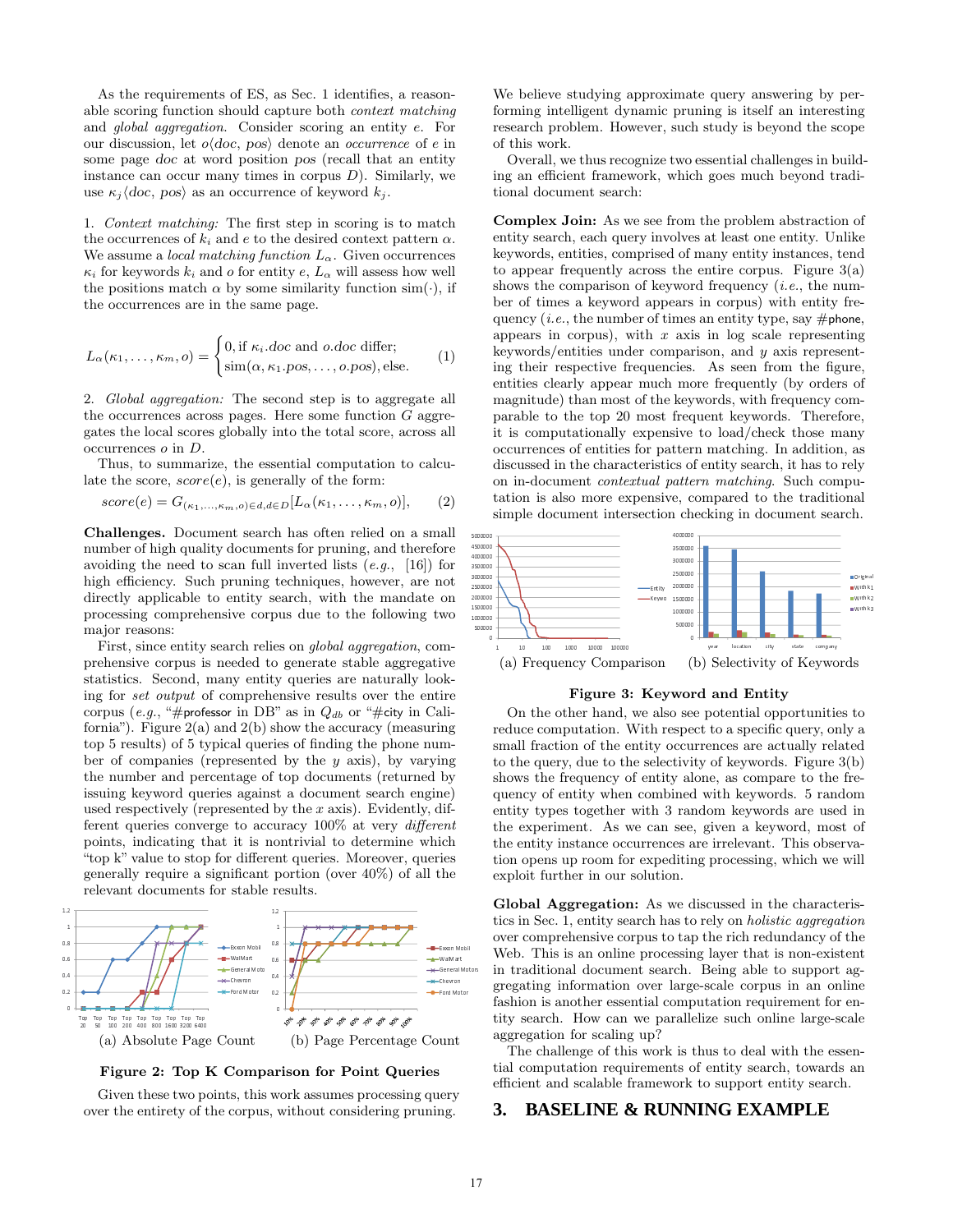

Figure 4: A running example: YellowPage.

To set the stage of discussion, let's use Fig. 4 as a running example throughout the paper, which we call the YellowPage scenario, as it provides search for contact information (e.g., #phone, #email). As a toy dataset, the corpus  $D$  has 100 documents  $D = \{d_1, \ldots, d_{100}\}$ ; we show three documents  $d_6$ ,  $d_9$ ,  $d_{97}$  as examples. We will assume a simple query for finding the phone number of Amazon service Q1 in the following form:

 $Q1:$  ow20 (amazon service #phone)

During offline processing, we recognize the position of keywords (e.g., keyword "amazon" appears at position 17 of document  $d_6$ ) in the corpus (via tokenization). Entities are also extracted offline, with their entity instances identified and positions recognized. E.g., we extract phone number 800- 201-7575 as phone instance  $p_8$  at position 19 of document  $d_6$  as shown in Fig. 4. Notice, there may be additional properties related with the extracted entity occurrences, e.g., the extraction confidence. We exclude such information in this paper for the ease of discussion.

For our concrete discussion, let's assume a simplistic scoring function, BinarySum, in our running example.

Example 1: [Scoring Function: BinarySum] Let's define scoring scheme BinarySum, which instantiates Eq. 2 by:

$$
L_{\alpha}(e) = 1, \text{if } e \text{ matches } \alpha; 0 \text{ otherwise.}
$$
  

$$
G = Sum
$$

These definitions lead to a rather simplistic scheme, which scores entity instance e by simply counting the total number of times it occurs in a way matching the  $\alpha$ -pattern. While BinarySum may not be effective in ranking, it is sufficient as a concrete example for discussing the essential computation.

To execute the general form of Eq. 2, as an entity-centric system is currently lacking, many related works  $(e.g., [2, 3,$ 14, 15, 27]) have relied on keyword-based search engines to zoom into a subset of documents and then apply local matching by scanning documents and global analysis. Considering example Q1, the baseline goes as follows:

- 1. Look up by keywords  $(e.g., "amazon service" for  $Q1$ ) in$ a keyword-based search engine for retrieving documents matching these keywords. From the running example in Fig. 4, documents  $d_6$ ,  $d_9$  and  $d_{97}$  will be returned as matching documents.
- 2. Scan each matching document to execute local matching  $L_{\alpha}$  to match candidate entities. Notice, as keywords and entities are all identified offline, only pattern matching

(by pattern  $\alpha$ ) needs to be performed. In the example for instance,  $p_8$  will be matched from document  $d_6$  with local matching score of 1 by BinarySum.

3. Perform aggregation to assemble the produced matchings. In the example,  $p_8$  will have an aggregate score of 2 from  $d_6$  and  $d_{97}$  using BinarySum.

In order to handle large-scale dataset, it is common practice to partition the corpus into sub-corpses, and distribute the sub-corpses. Over the baseline, step  $1\&2$  can be processed over the partitioned sub-corpse in parallel, while step 3 aggregates the results generated from the sub-corpses.

Our discussion will assume a parallel setting of " $p + 1$ " nodes with two processing layers, with  $p$  nodes assigned for storing indexes and local processing, and 1 node assigned for global processing. We choose this " $p+1$ " setting to focus on indexing, partition, and parallel processing over the p local nodes. The global processing layer, which can also be parallelized using multiple nodes, is simplified to one node.

The keyword-based baseline, while not meeting the requirement of entity search as it needs to perform expensive document scan, and rely on central aggregation, has been popularly used for QA tasks over the Web–The lack of efficiency and scalability, and the popularity nonetheless, indicate a clear demand for a true entity search system.

## **4. SOLUTIONS: DUAL-INVERSION INDEX**

We now develop the solutions for supporting entity search. Our key issue, as just motivated is—How to design an index to facilitate query processing? In this section, we will reason the design to derive two types of indexes that work well together—which we call the "dual-inversion" index.

To begin with, we recognize that, for text retrieval, the key principle of indexing is inversion– an efficient data structure for mapping from query input values to output objects. In a standard text search scenario, users give keywords as input values and expect documents as output objects; i.e., we are searching in a database of documents by keywords. Thus, the standard inversion that powers up today's text retrieval is mapping from keywords, as input values, to document as candidates for output objects. Since text databases are not optimized for real-time updates, an index does not need to be "dynamic," (unlike database indexes such as B-tree) and thus the most efficient data structure is simply a sequential list of such mappings, called inverted list—one list for each keyword—where each posting is one document ID and the positions in the document where k occurs. Such lists can be efficiently loaded from disk into memory by sequential read, or compressed and cached in memory [29].

We can express this standard inversion—mapping a keyword k to a document collection  $D$ —as the following (one to many) mapping from  $k$  to those documents in  $D$  whose content contains  $k$ , as follows:

 $D(k): k \rightarrow \{\langle doc, pos \rangle | doc content[pos] = k; d \in D\}.$  (3)

We will develop our indexing based on the principle of inversion. Thus, our question becomes, what inversions shall we develop to support entity search? Why?

## **4.1 Document-Inverted Index**

The first proposal naturally parallels keyword inversion  $D(k)$ : Just like keywords for document search, entity type serves as input for entity search.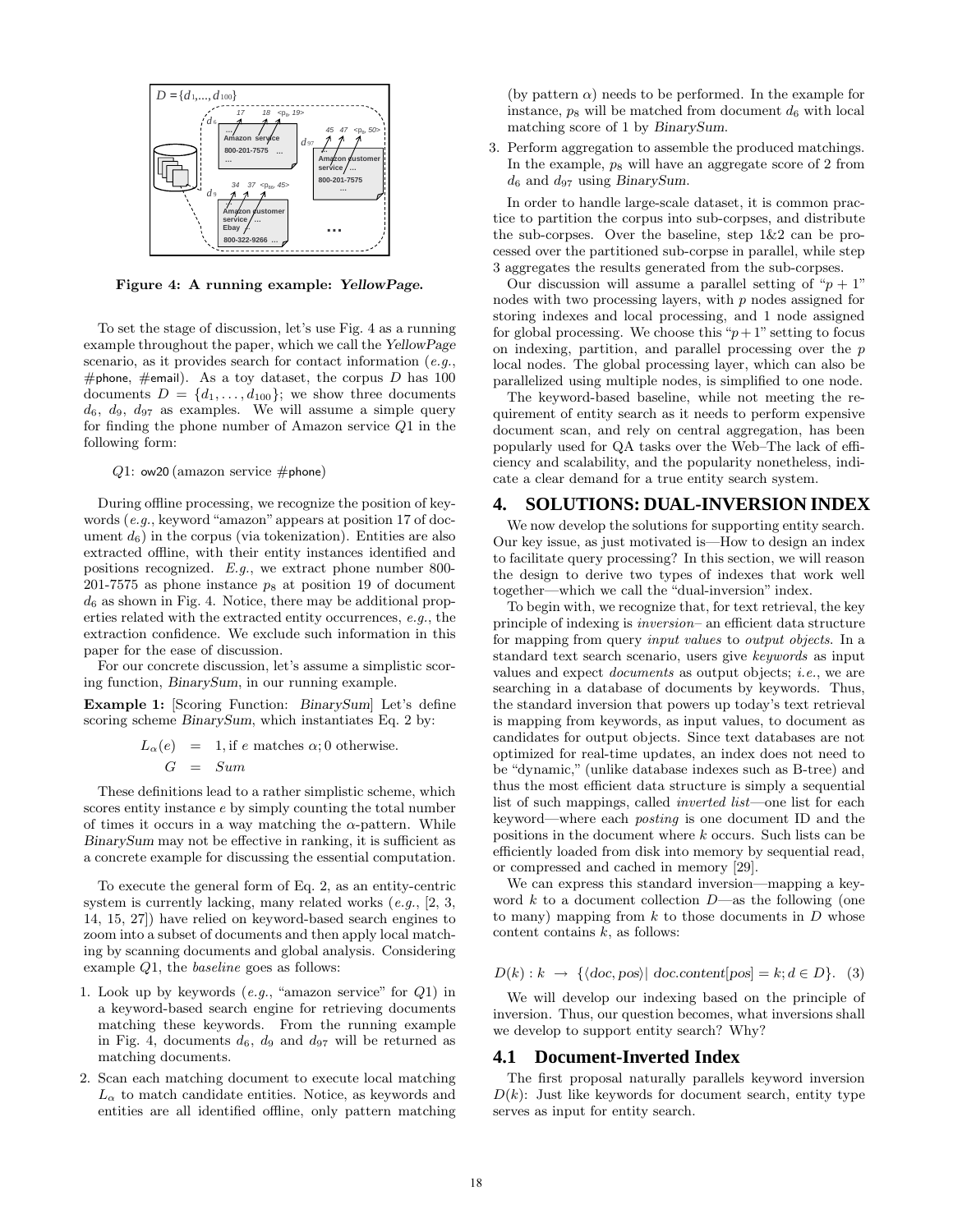| $D(a) = D(\text{amazon})$ : $d_2$ 12 $d_6$ 17 $d_9$ 34 257 $d_5$ 55 $d_6$ 4 5 $d_9$ 7 45           |  |  |  |  |  |  |  |
|----------------------------------------------------------------------------------------------------|--|--|--|--|--|--|--|
| $D(s) = D(\text{service})$ : $d_6$ 18 $d_9$ 36 $d_{56}$ 56 $d_{68}$ 56 $d_{75}$ 56 $d_{97}$ 47:200 |  |  |  |  |  |  |  |
| $D(\#p) = D(\#phone)$ $d_6$ [23, ps] [323, p10] $d_9$ [45, ps6] $d_{97}$ [50, ps]                  |  |  |  |  |  |  |  |

#### Figure 5: Document-Inverted Index Example

Indexing: Document Inverted. In the functional form, entity search takes as input both keywords and entity types: Given an entity-search query  $\alpha(k_1, \ldots, k_m, E)$ , since the entity type  $E$  is part of the input, just like keywords  $k_i$ , can we build a mapping for E in the same way as  $k_i$ —because they are both *input*? We consider as the first inversion  $D(E)$ which, given entity type  $E$ , maps to the documents where entity of type  $E$  occurs. As the target of inversion is documents, we refer to this scheme as document-inverted index, or D-Inverted index for short.

To realize this analogous concept, however, there is a slight complication: Unlike keywords which are literal,  $E$  is an "abstract" type– which can have different instance values. Thus the mapping should record, in addition to document d and position  $p$ , the specific entity instance entity of type  $E$ , for each occurrence.

$$
D(E): E \to \{ \langle \text{doc}, \text{pos}, \text{entity} \rangle | \ d.\text{content}[\text{pos}] = \text{entity};
$$
  
entity  $\in E; d \in D \}.$  (4)

Fig. 5 shows the layout of the inverted lists  $D(a)$ ,  $D(s)$  and  $D(\#p)$  for keywords "amazon", "service", and entity type "#phone" respectively.

For further development for query processing, we can conceptualize each inverted list as a relation: As Exp. 3 and 4 show, each list is simply a set of postings of the same structure or "tuples"—and thus  $D(k)$  is a relation with schema  $\langle doc, \rangle$ pos) and  $D(E)$  a relation with schema  $\langle doc, pos, entity \rangle$ . Note that the relational view is conceptual, allowing us to understand the operations, and we do not necessarily use a DBMS to store and process the lists.

Computation Analysis. With this document-based inversion in place, we now capture the computation for query processing. Given the document-inverted lists  $D(k_i)$  and  $D(E)$ , how do we process them to answer the query  $\alpha(k_1, k_2)$  $..., k_m, E$ ? We are starting from the D-Inverted lists as base relations  $D(k_1), \ldots, D(k_m)$  and  $D(E)$ .

Specifically, we can now use relational operations to describe the essential operations. Starting from the base relations, our objective is to score every entity instance e by Eq. 2 and sort all the instances by their scores. First, to find all the qualifying entity occurrences, we perform join between the relations  $D(k_1), \ldots, D(k_m)$  and  $D(E)$ . We call such join *context join* as it evaluates a context pattern  $\alpha$ over the occurrences of  $k_1, \ldots, k_m$ , and some entity occurrence of E. It checks whether the occurrences match the pattern  $\alpha$  and scores how well a matching is by the local scoring function  $L_{\alpha}$ —thus, strictly speaking, it is a "fuzzy" join that returns scores. Second, we need a groupby operator  $G$  to group entity occurrences according to their instances, *i.e.*,  $D(E)$ .entity, and use global aggregation function G to calculate the final score for each instance. Finally, a sort operator  $S_{score}$  sorts the entity instances. We show the overall computation in Exp. 5.

$$
\mathcal{S}_{score}[(D(E), \text{entity})\mathcal{G}G(\mathbb{M}_{L_{\alpha}}[D(k_1), \dots, D(k_m), D(E)])] (5)
$$

Written in SQL, in this view, entity search is to execute the following query  $Q_{ES1}$ .

SELECT  $D(E)$ .entity,  $G(mscore)$  AS score FROM  $D(k_1), \ldots, D(k_m), D(E)$ WHERE  $L_{\alpha}(D(k_1).doc, D(k_1).pos, ...)$ .  $D(k_m)$ .doc,  $D(k_m)$ .pos,  $D(E)$ .doc,  $D(E)$ .pos) AS mscore GROUP BY  $D(E)$ .entity ORDER BY score  $(Q_{ES1})$ 

The query is an instance of *aggregate-join* query, which has the following general form in SQL:

SELECT  $R_1.G_1, ..., R_n.G_n$ ,  $Agg(R_1.A_1, ..., R_n.A_n)$ FROM  $R_1, \ldots, R_n$ WHERE  $Join(R_1.J_1, \ldots, R_n.J_n)$ GROUP BY  $R_1.G_1, \ldots, R_n.G_n$ HAVING/ORDER BY ...

Such aggregate-join queries connect tuples from base relations and organize them into groups for aggregation, i.e., with the following two parts:

- Join: It joins relations  $R_1, \ldots, R_n$ , through an expression, denoted *Join*, of join conditions (which include selections), upon *join attributes*  $J_1, \ldots, J_n$ . Each  $J_i$  can be an attribute or multiple attributes of  $R_i$ .
- Group-By: It then groups the joined tuples over groupby attributes  $G_1, \ldots, G_n$ , and then aggregates each group with some function Agg over aggregate attributes  $A_1, \ldots,$  $A_n$ .

Such aggregate-join queries impose particular issues in parallel query processing—which arise in our specific situation. To explain and contrast the issues, let's use the following query  $Q_{bank}$  over a typical "bank" scenario. Consider two relations Customers(cid, name, address) and Accounts( $\frac{accountno}{}$ , cid, branch, balance). Query  $Q_{bank}$  finds those customers having more than \$50000 as total balance across all their accounts.

SELECT C.name, Sum(A.balance) as TotalBal FROM Customers C, Accounts A WHERE C.cid = A.cid GROUP BY C.cid HAVING TotalBal  $>$  50000 ( $Q_{bank}$ )

As the query form involve both join and aggregate, can we push group-by and aggregate to be performed before join? While such transformation is desired, to reduce the expensive join cost, and possible in some cases, it is not feasible in our scenario. For instance, consider  $Q_{bank}$ ; suppose Accounts has 10000 tuples but only 100 distinct cid values. We can perform Group-By on Accounts first to result in 100 cid-groups, and perform Having over the groups. This transformation will reduce the number of Accounts tuples to join with Customers from 10000 to only the less-than-100 cid-groups after grouping and filtering. Unfortunately, this transformation is not possible for entity search. Consider  $Q_{ES1}$ . Observe that the global scoring function G requires mscore as computed by the local scoring function  $L_{\alpha}$  for every tuple combination from  $D(k_1), \ldots, D(k_m), D(E)$ —by comparing their doc and pos to match pattern  $\alpha$ . That is, the overall aggregate function  $G \circ L_\alpha$  (composition of G and  $L_{\alpha}$ ) needs aggregate attributes from all the relations, unlike  $Q_{bank}$  only needs balance from Accounts. Thus, for  $Q_{bank}$ ,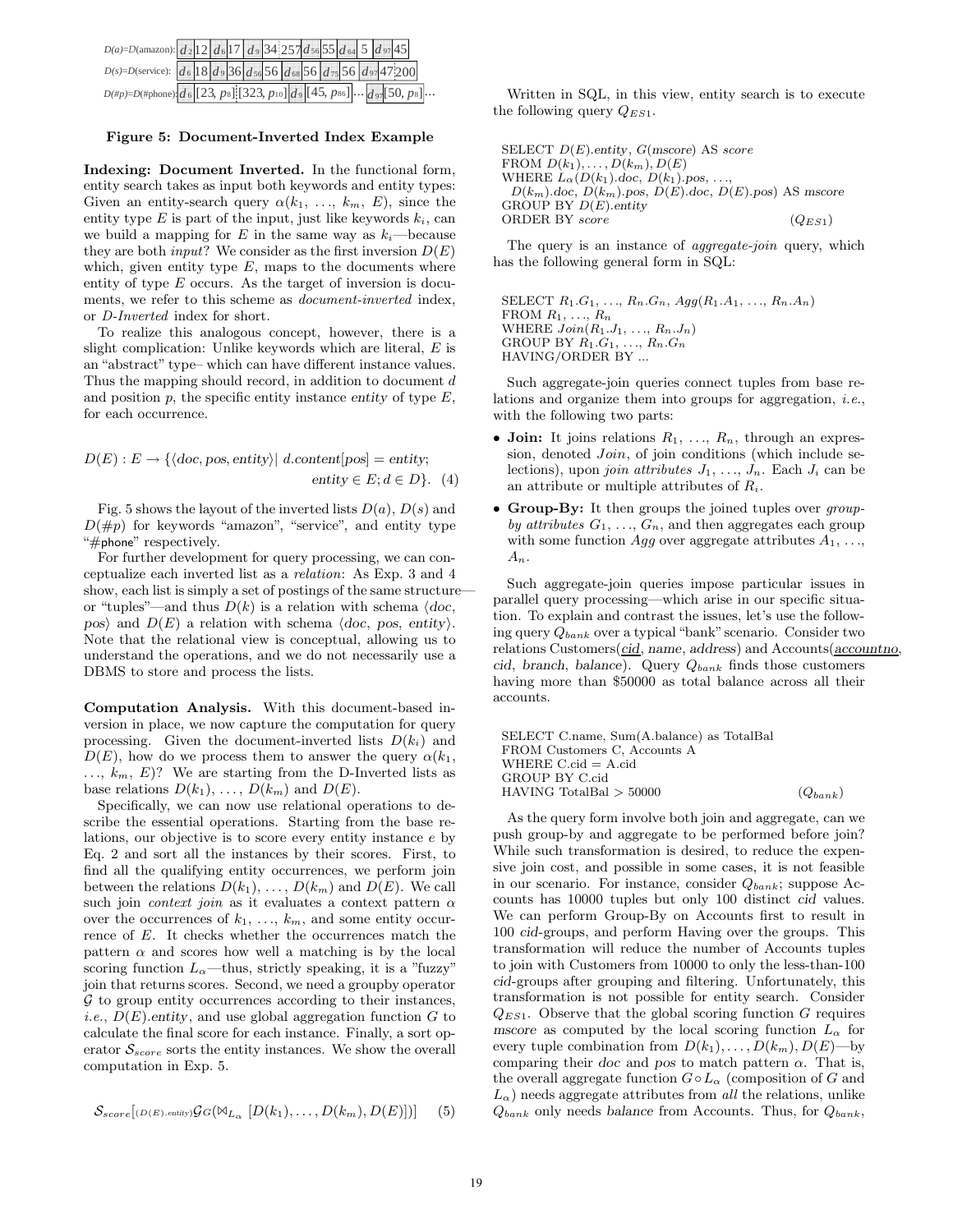Group-By (and aggregate) must happen after join, or we do not have all the aggregate attributes. While we explain intuitively, a full analysis of the feasibility of transformations is discussed in [28].

Data Partition: Document Space. To process entity search queries, now that we need to process aggregate after join, how to partition the relations for parallel query processing? To scale up entity search over a large corpus, we must partition data somehow over the p worker nodes. Our particular form of aggregate-join query is tricky for parallelization, because the join and group-by are over a different set of attributes—*i.e.*, in terms of the general form,  $J_i \neq G_i$ . To contrast, for  $Q_{bank}$ , since both the join and aggregate are over attribute cid, we can simply partition Customers and Accounts by the same cid ranges, and each worker node can execute both join and aggregate.

Unfortunately, when join and group-by are over different attributes, as in our situation, no schemes can fully partition the corpus for both join and aggregate without significant replication of communication. Naturally, we can partition on either join or aggregate attributes, as observed in [22, 23]. We next discuss these choices:

As the first choice, we may partition relations by their group-by attributes, which turned out to be infeasible for entity search. Referred to as APM [22], this aggregation partition method will partition each relation  $R_i$  by  $G_i$ . If  $R_i$  does not appear as part of Group-By  $(i.e., G_i = \emptyset)$ , then the entire  $R_i$  needs to be broadcast to all the nodes at run time (or otherwise every  $R_i$  needs to be replicated to every node). For entity search, as offline data partitioning, we partition  $D(E)$  by  $D(E)$ . entity into sub-relations,  $D^1(E)$ ,  $\ldots, D^p(E)$ , for the p local worker nodes; *i.e.*, records of the same entity instance will distribute to the same node. At *runtime processing*, for query  $\alpha(k_1, \ldots, k_m, E)$ :

- 1. Broadcast  $D(k_1), \ldots, D(k_m)$  to every local node.
- 2. Each local node z will join  $D^z(E)$  with  $D(k_1), \ldots, D(k_m)$ , group-by entity, aggregate for each group, and send the results to the global node.

$$
(\mathcal{D}^z(E).\text{entity})\mathcal{G}G(\mathbb{M}_{L\alpha}\left[D(k_1),\ldots,D(k_m),D^z(E)\right])\tag{6}
$$

3. The global node unions and sorts all the p result sets, to produce the overall ranking of the entity instances.

Clearly, this scheme is infeasible, with the run time cost to broadcast the inverted lists of the queried keywords to worker nodes (Step 1). Or, we may simply replicate every keyword lists, *i.e.*,  $D(k)$  for every possible k to each node. Given the numerous keywords possible in any corpus, replication is again prohibitive. Thus, aggregate-based partition will not work.

As the other choice, thus, we will partition by the join attributes. Referred to as JPM (join partition method) in [22], this method will partition each relation  $R_i$  by  $J_i$ . For entity search  $Q_{ES1}$ , we are matching pattern  $\alpha$  by the contextjoin  $\mathbb{M}_{L_{\infty}}$  over the keyword and entity relations on their doc and pos attributes. To determine the partition, we must examine— What are the conditions that these tuples from each relation are "joinable"—*i.e.*,  $L_{\alpha}(D(k_1)$ .doc,  $D(k_1)$ .pos,  $\ldots, D(k_m)$ .doc,  $D(k_m)$ .pos,  $D(E)$ .doc,  $D(E)$ .pos) > 0? Since we are matching entities and keywords from each document, any joinable occurrences must be at least from the same document. More formally, by the definition of  $L_{\alpha}$  as Eq. 1 gives,

the context join between  $D(k_1), \ldots, D(k_m), D(E)$  must require that

$$
D(k_1).doc = \cdots = D(k_m).doc = D(E).doc.
$$

Thus, with the principle of join-based partition, we will partition the D-Inverted relations by the document space *i.e.*, to distribute the tuples of  $D(k)$  and  $D(E)$  by the document IDs they are from, or their doc attributes. We will apply this partitioning to every base relation:  $D(k)/doc$ , pos) and  $D(E)\langle doc, pos, entity \rangle$ , for all keywords k and for all entity types  $E$  supported by the system. For each relation, we will distribute the postings with the same doc to the same local nodes—As discussed above, these are postings that are "joinable." Specifically, first, we partition the "document space"  $D$  into  $p$  disjoint subsets—one for each local node—*i.e.*,  $D^1$ , ...,  $D^p$ , such that  $D^1 \cup ... \cup D^p = D$  and  $D^{i} \cap D^{j} = \emptyset$ . With respect to the p document sub-spaces, we then distribute each D-Inverted index to the  $p$  local nodes, as follows:

$$
D^{z}(k) = \{x | x \in D(k), x \ldotp \text{doc} \in D^{z}\}
$$
  

$$
D^{z}(E) = \{x | x \in D(E), x \ldotp \text{doc} \in D^{z}\}
$$

Each local node will host the corresponding sublist for each keyword, and entity. For instance, the document-inverted index of entity  $#$ phone in Fig. 5 will be split into p sublists, and the i-th sublist will be located on the i-th local node. For the YellowPage scenario, assuming we have 10 local processing units, we can partition the dataset containing 100 document into 10 subset, each containing 10 documents as shown in Fig. 6. This implies the inverted index will be partitioned into sublists. For instance,  $D(a)$  in Fig. 5 will be partitioned into 10 sublists,  $D^1(a)$ , ...,  $D^{10}(a)$  respectively.



Figure 6: Partition by Document Space

Parallel Query Processing. The local processing module, having all the information of a subset of the documents, will be able to compute all the *context joins* and output all the matching entity occurrences. Exp. 7 formulates this procedure, where the matching entity occurrences are put into  $L^z$  and will be sent over to the global processing module for further processing. This step implements the context join operation in Exp. 5 in parallel across local nodes.

**Local Node** *z*: 
$$
\forall z \in [1..p]
$$
  

$$
L^z \langle \text{entity, mscore} \rangle = \pi_{\text{entity, mscore}} \bowtie_{L_{\alpha} \text{ as } \text{mscore}}
$$

$$
[D^z(k_1), \dots, D^z(k_m), D^z(E)]
$$
(7)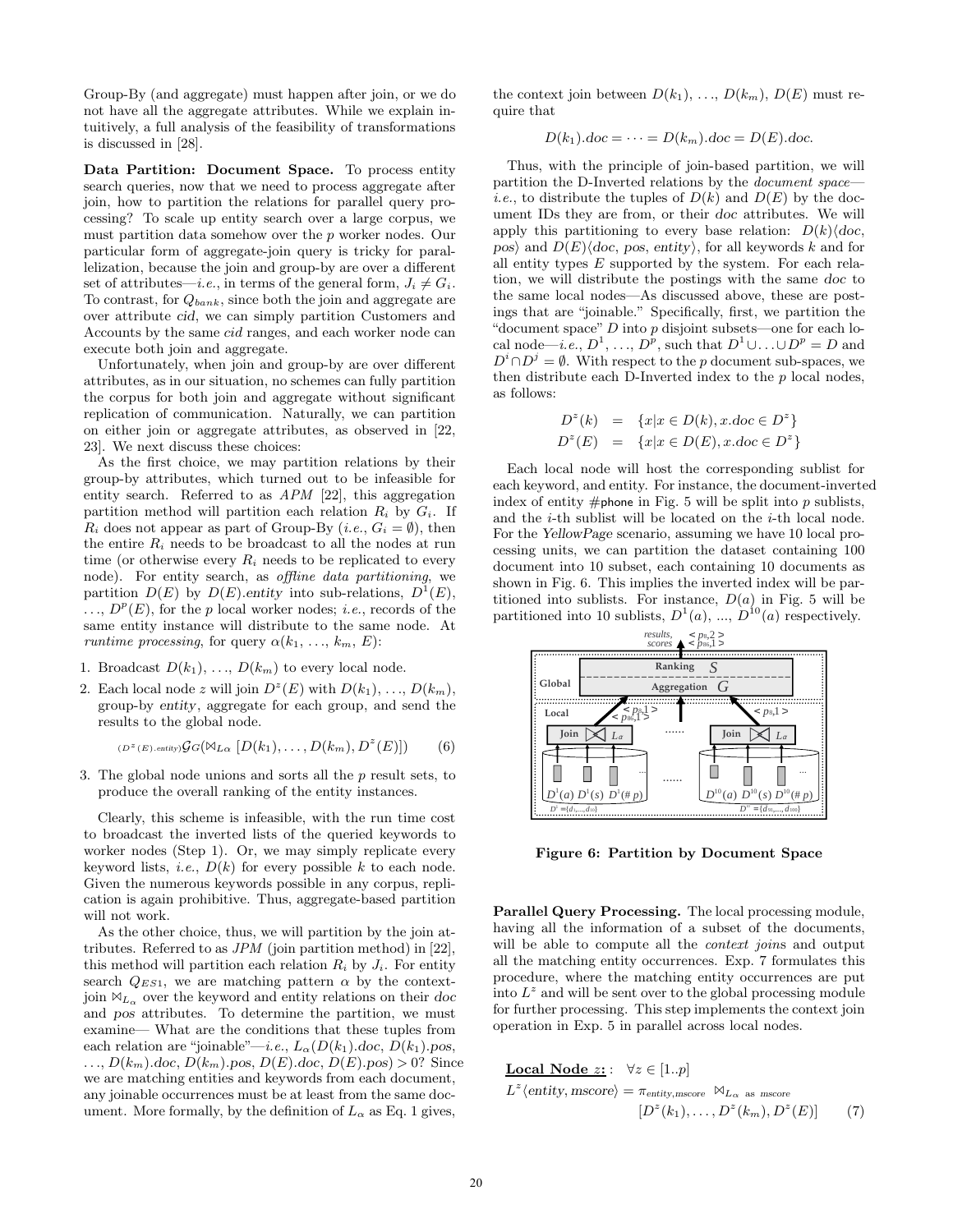The local matching algorithm D-Local in Fig. 7 loads the document-inverted index for the specified keywords, and entity into memory (step 2). As the lists are sorted based on document id, merge-join can be performed over the lists to instantiate any possible matchings (step 3-10). If a matching entity occurrence is found, we will use local scoring function L to compute the score, and output (step 5-8).

| Algorithm D-Local:<br><i>Local</i> Processing with <i>D-inverted</i> Index, for Node z.            |  |  |  |  |  |
|----------------------------------------------------------------------------------------------------|--|--|--|--|--|
| • Input: Query $\alpha(k_1,\ldots,k_m,E)$ .                                                        |  |  |  |  |  |
| • Output: $L^z$ (entity, mscore).                                                                  |  |  |  |  |  |
| $1 \cdot L^z = \emptyset$                                                                          |  |  |  |  |  |
| 2: load lists $D^{z}(k_1), \ldots, D^{z}(k_m), D^{z}(E)$                                           |  |  |  |  |  |
| 3: for merge-join over the loaded lists do                                                         |  |  |  |  |  |
| if $D^z(k_1)$ .doc =  = $D^z(E)$ .doc then<br>4:                                                   |  |  |  |  |  |
| if $D^z(k_1)$ pos, , $D^z(E)$ pos match $\alpha$ then<br>5:                                        |  |  |  |  |  |
| $\text{mscore} = L_{\alpha} \left( D^z(k_1), \text{pos}, \ldots, D^z(E), \text{pos} \right)$<br>6: |  |  |  |  |  |
| add $(D^z(E)$ entity, mscore) to $L^z$<br>7:                                                       |  |  |  |  |  |
| end if<br>8:                                                                                       |  |  |  |  |  |
| end if<br>9:                                                                                       |  |  |  |  |  |
| $10:$ end for                                                                                      |  |  |  |  |  |
| 11: return $L^z$                                                                                   |  |  |  |  |  |

Figure 7: Algorithm D-Local.

To answer query  $Q_1$ , we will execute the query on each of the local nodes as shown in Fig. 6. Local node 1 will produce two matchings for phone instance  $p_8$  matched in document  $d_6$  and  $p_{86}$  matched in document  $d_9$  by joining sublists  $D^1(a)$ ,  $D^1(s)$  and  $D^1(\#p)$ . Local node 10 will produce one matching for phone instance  $p_8$  matched in document  $d_{97}$ .

With the entity occurrences and local scores produced, we are ready to perform holistic aggregation over them. The global processing module takes care of both aggregation and sorting over all the matching entity occurrences in  $L^1, \ldots, L^p$ collected from all the local nodes, as shown in Exp. 8:

#### Global Node: :

$$
\mathcal{S}_{score}[(\text{entity})\mathcal{G}G(\text{mscore}) \text{ as } \text{score}(L^1 \cup \cdots \cup L^p)] \tag{8}
$$

The global aggregation algorithm D-Global in Fig. 8 goes through all the input matched entity occurrences, and aggregates all the scores of a specific instance together. As shown in Fig. 6, the global processing layer receives the matching occurrences from the local nodes, and performs aggregation and ranking. For instance, the local scores for  $p_8$  are aggregated into the final score of 2, resulting the ranking of  $p_8$  at the first place.

## **4.2 Entity-Inverted Indexing**

Our second proposal parallels keyword inversion in an "opposite" way. While our first inversion, D-Inverted indexing, views entity type  $E$  as input and maps it to documents, we now consider entities as output— the target of search.

Indexing: Entity Inverted In the functional form, entity search finds entity instances as output from keywords as input: Given query  $\alpha(k_1, \ldots, k_m, E)$ , we are looking for entities e of type  $E$ , such that keywords  $k_i$  appear in the context of e in a way that matches pattern  $\alpha$ . E.g., in our example, we are given "amazon service" to search for entity #phone that are mentioned with these keywords around it (in that sequential pattern).

| Algorithm D-Global:                                                     |  |  |  |  |
|-------------------------------------------------------------------------|--|--|--|--|
| Global Processing with <i>D-inverted</i> Index.                         |  |  |  |  |
| • Input: $L^z$ (entity, mscore), $\forall z \in [1p]$ .                 |  |  |  |  |
| • Output: ranked list of $\langle$ entity, score $\rangle$ .            |  |  |  |  |
| 1: $Result = \emptyset$                                                 |  |  |  |  |
| 2: for each $\langle$ entity, mscore $\rangle$ in $L^1, \ldots, L^p$ do |  |  |  |  |
| <b>if</b> entity not in Result then<br>3:                               |  |  |  |  |
| add entity to Result<br>4:                                              |  |  |  |  |
| end if<br>5:                                                            |  |  |  |  |
| update $Result[entity].score$ with mscore by $G$<br>6:                  |  |  |  |  |
| $7:$ end for                                                            |  |  |  |  |
| 8: sort <i>Result</i> by score; return <i>Result</i>                    |  |  |  |  |

Figure 8: Algorithm D-Global.

With this view, we again seek to parallel the traditional inversion. We observe that traditional document search builds upon keyword inversion  $D(k)$ , as Exp. 3 shows, which maps each keyword  $k$  as query input to documents in  $D$  as output. For entity search, we shall map each keyword  $k$  to entities  $\in E$ , denoted  $E(k)$ . As the inversion targets to entities, we call  $E(k)$  an entity-inverted index, or E-Inverted index for short.

To realize this analogous concept, however, we again face some interesting complications— While a document only occurs once (or we do not capture duplicates in document search), each entity can occur multiple times in the text corpus at different documents or different positions. Thus, while building E-Inverted index, as the target of mapping, we must specify to the level of a specific occurrence, rather than just an entity instance. To specify an occurrence, denoted o, we will specify the *document* and *position* where an entity occurs—thus the tuple  $o(doc, epos, entity)$ . With this notation, we build an E-Inverted index for each keyword  $k$  by mapping  $k$  to the context of some entity occurrence  $o$ where  $k$  appears. Each "posting" record will be of the form  $\langle o \rangle \langle do \rangle$ , epos, entity, pos, which means k appears, with position pos in the context of entity occurrence  $o\langle doc, epos,$  $entity$ .

$$
E(k): k \to \{ \langle o \langle doc, epos, entity \rangle, pos \rangle |
$$
  
ocontext[pos] = k; entity  $\in E$ . (9)

As the second issue, we also must define what context means—*i.e.*, how far from an entity occurrence shall we consider as within its context? We note that, for our first document-based inversion, the content of a document is well defined. Here, to define the "context" of an entity occurrence o, we are essentially considering the question—How far apart between  $k$  and  $o$  do we consider them as no longer "semantically associated"? Clearly, larger the distance is, the less likely they are associated, and most entity-oriented search efforts (e.g., [8, 9]) leverage this insight in ranking. Thus, in our indexing, we can choose some maximal window distance to consider as context. In our implementation, we use 200 word window as the context—i.e., the context of an entity occurrence extends between 100 words to its left and 100 to its right. Fig. 9 shows the layout of the entity-inverted index using our example.

Thus, with entity-inverted indexing, as we store the mapping of keywords to entities, we have as base relations the entity-inverted lists  $E(k)$  with schema  $\langle doc, epos, entity, \rangle$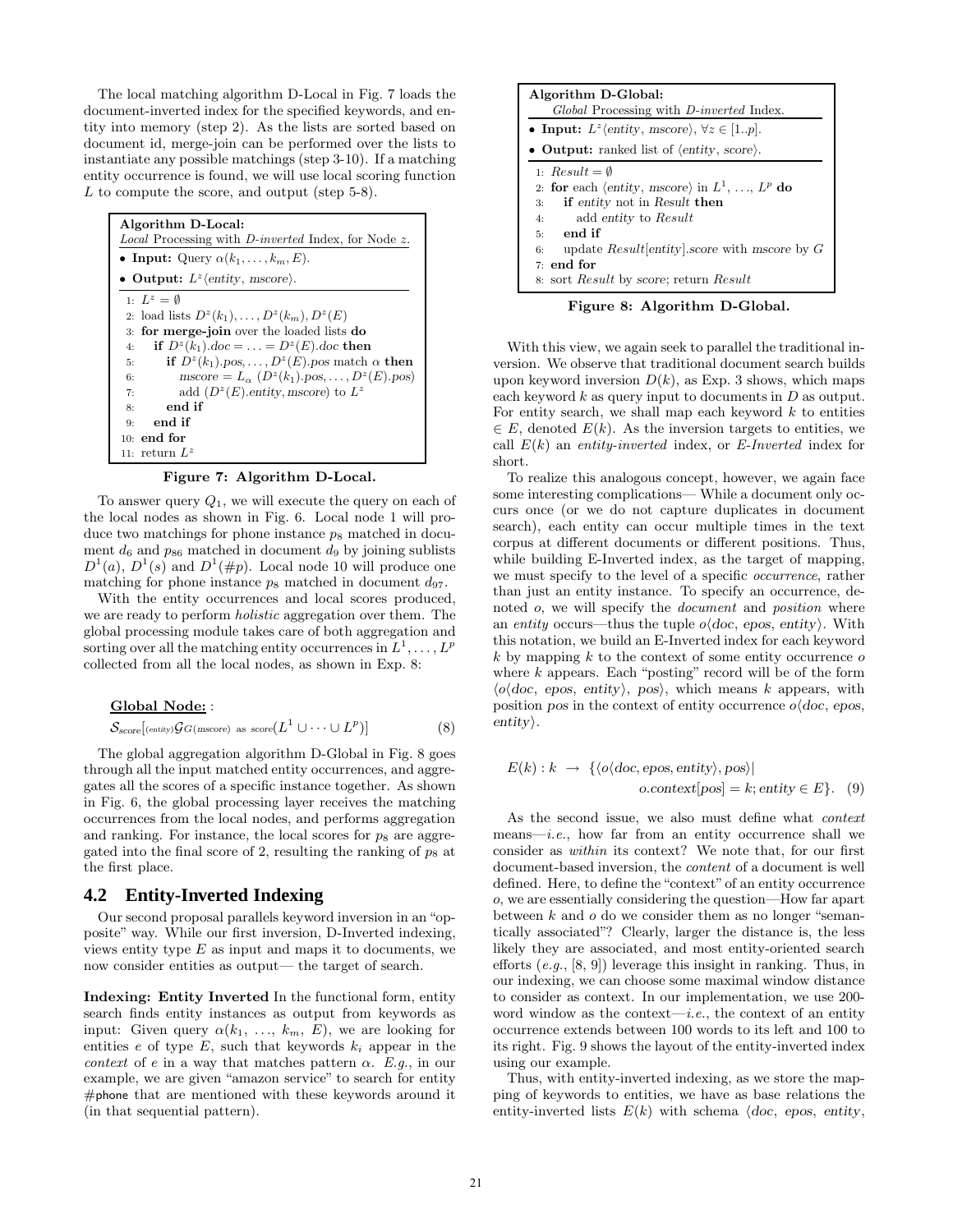| $E(a) = E(amazon):$ $d_6$ [23, ps, 17] $d_9$ [45, ps6, 34] $d_{97}$ [50, ps, 45]           |  |  |  |
|--------------------------------------------------------------------------------------------|--|--|--|
| $E(s) = E(\text{service}):$ $d_6[23, p_8, 18]$ $d_9[45, p_{86}, 36]$ $d_{97}[50, p_8, 47]$ |  |  |  |

#### Figure 9: Entity-Inverted Index Example

 $pos\rangle$ .

## Computation Analysis.

Starting from these base relations, in contrast to Exp. 5, we can express the computation of entity search for  $\alpha(k_1,$  $\ldots$ ,  $k_m$ ,  $E$ ) as:

$$
\mathcal{S}_{score}[(D(k_1)\ldots\text{entity})\mathcal{G}G(\mathbb{M}_{L_{\alpha}}[E(k_1),\ldots,E(k_m)])] \qquad (10)
$$

Written in SQL, in this view, entity search is to execute the following query  $Q_{ES2}$ .

SELECT  $E(k_1)$ .entity,  $G$ (mscore) AS score FROM  $E(k_1), \ldots, E(k_m)$ WHERE  $L_{\alpha}(E(k_1) \cdot doc, E(k_1) \cdot epos, E(k_1) \cdot entity, E(k_1) \cdot pos, ...,$  $E(k_m)$ .doc,  $E(k_m)$ .epos,  $E(k_m)$ .entity,  $E(k_m)$ .pos) AS mscore GROUP BY  $E(k_1)$ .entity ORDER BY score  $(Q_{ES2})$ 

We have  $Q_{ES2}$ , again, as an instance of *aggregate-join* query. First, like  $Q_{ES1}$ , the query must also handle aggregate after join— The overall aggregate function  $G \circ L_{\alpha}$ needs aggregate attributes from all the relations to get pos attributes for matching  $\alpha$ . Second, however, unlike  $Q_{ES1}$ , this query based on entity-inversion relations has the same attributes—the entity attributes of each relation—for both aggregate and join.

With this key difference, the entity-inversion view allows us to simultaneously parallelize both join and aggregate, since now join and aggregate attributes are consistent.

## Data Partition: Entity Space.

To partition along the entity groups, we make sure the same instances of  $E$  will be allocated at the same local node, which means we must divide  $E$  into disjoint subsets. Specifically, we partition E to p nodes, i.e.,  $E = \cup (E^1, \ldots, E^p)$ and  $E^i \cap E^j = \emptyset$ . With respect to the p entity sub-spaces, we can distribute each E-Inverted index to the  $p$  local nodes, as follows:

$$
E^{z}(k) = \{x = \langle o, pos \rangle | x \in E(k), o. entity \in E^{z} \}
$$

Again in our example setting, using the same 10 local processing units, we could partition dataset as shown in Fig. 10 such that local node 1 is responsible for phone entity instances  $p_1, \ldots, p_{10}$ . Take the list  $E(a)$  in Fig. 9 as an example. This list will be split into two nonempty sublists. Local node 1 will hold sublist  $E^1(a)$  with entries  $d_6: [23, p_8, 17]$ and  $d_{97}$ : [50,  $p_8$ , 45] and local node 9 will hold sublist  $E^9(a)$ with entry  $d_9$  : [45,  $p_{86}$ , 34].

Parallel Query Processing. Upon the entity space partition scheme, the local processing module can perform the joining operation, as well as the aggregation operation. In other words, Exp. 10 can be fully realized at each local node (except for the final ranking part):



Figure 10: Partition by Entity Space

#### Local Node  $z: \forall z \in [1..p]$

 $L^z$  (entity, score) =

 $\pi_{\text{entity, score}}$  ( $E^z(k_1)$ .entity) $\mathcal{G}G(\text{mscore})$  as score

$$
(\mathbb{M}_{L_{\alpha}} \text{ as } \text{mscore } [E^{z}(k_1), \dots, E^{z}(k_m)]) \qquad (11)
$$

| Algorithm E-Local:<br><i>Local</i> Processing with <i>E-inverted</i> Index, for Node z.                                      |  |  |  |  |
|------------------------------------------------------------------------------------------------------------------------------|--|--|--|--|
| • Input: Query $\alpha(k_1,\ldots,k_m,E)$ .                                                                                  |  |  |  |  |
|                                                                                                                              |  |  |  |  |
| • Output: $L^z$ (entity, score).                                                                                             |  |  |  |  |
| 1. $L^z = \emptyset$                                                                                                         |  |  |  |  |
| 2: load lists $E^z(k_1), \ldots, E^z(k_m)$                                                                                   |  |  |  |  |
| for merge-join over the loaded lists do<br>3:                                                                                |  |  |  |  |
| if $E^{z}(k_1)$ . $o = \ldots = E^{z}(k_m)$ .o then<br>4:                                                                    |  |  |  |  |
| let <i>o</i> be the entity occurrence in common<br>5:                                                                        |  |  |  |  |
| if $E^z(k_1)$ pos, , $E^z(k_m)$ pos, o epos match $\alpha$ then<br>6:                                                        |  |  |  |  |
| $\text{mscore} = L_{\alpha} (E^z(k_1) \cdot \text{pos}, \dots, E^z(k_m) \cdot \text{pos}, \text{o} \cdot \text{epos})$<br>7: |  |  |  |  |
| if <i>o</i> entity not in $L^z$ then<br>8:                                                                                   |  |  |  |  |
| add <i>o</i> entity to $L^z$ ; initialize score to 0<br>9:                                                                   |  |  |  |  |
| end if<br>10:                                                                                                                |  |  |  |  |
| update entity's score with mscore by $G$<br>11:                                                                              |  |  |  |  |
| end if<br>12:                                                                                                                |  |  |  |  |
| end if<br>13:                                                                                                                |  |  |  |  |
| $14:$ end for                                                                                                                |  |  |  |  |
| 15: return $L^z$                                                                                                             |  |  |  |  |

Figure 11: Algorithm E-Local.

We illustrate the local matching&aggregation algorithm in Algorithm E-Local in Fig. 11. It loads the entity-inverted index for the specified keywords with regard to the input entity (step 2). As the lists are sorted based on document id, merge-join can be performed over the lists to instantiate any possible matchings (step 3-14). If a matching entity occurrence is found, we will use local scoring function L to compute the score (step 6-7). This score will be immediately aggregated with the produced occurrences (step 8-11).

To answer the same query, the query will be issued on each local node as shown in Fig. 10. As the entity-inverted index is still ordered by document id, the same sort-merge join algorithm can be applied. In this setting, the two matchings of phone instance  $p_8$  will both be produced from local node 1 by joining sublists  $E^1(a)$  and  $E^1(s)$ . Unlike in the document partition based approach, these matching can already be grouped and aggregated on the local nodes. In this example, the final query score of phone instance  $p_8$  is calculated on node 1 and that of  $p_{86}$  is calculated on node 9.

Given that the local processing module produces aggre-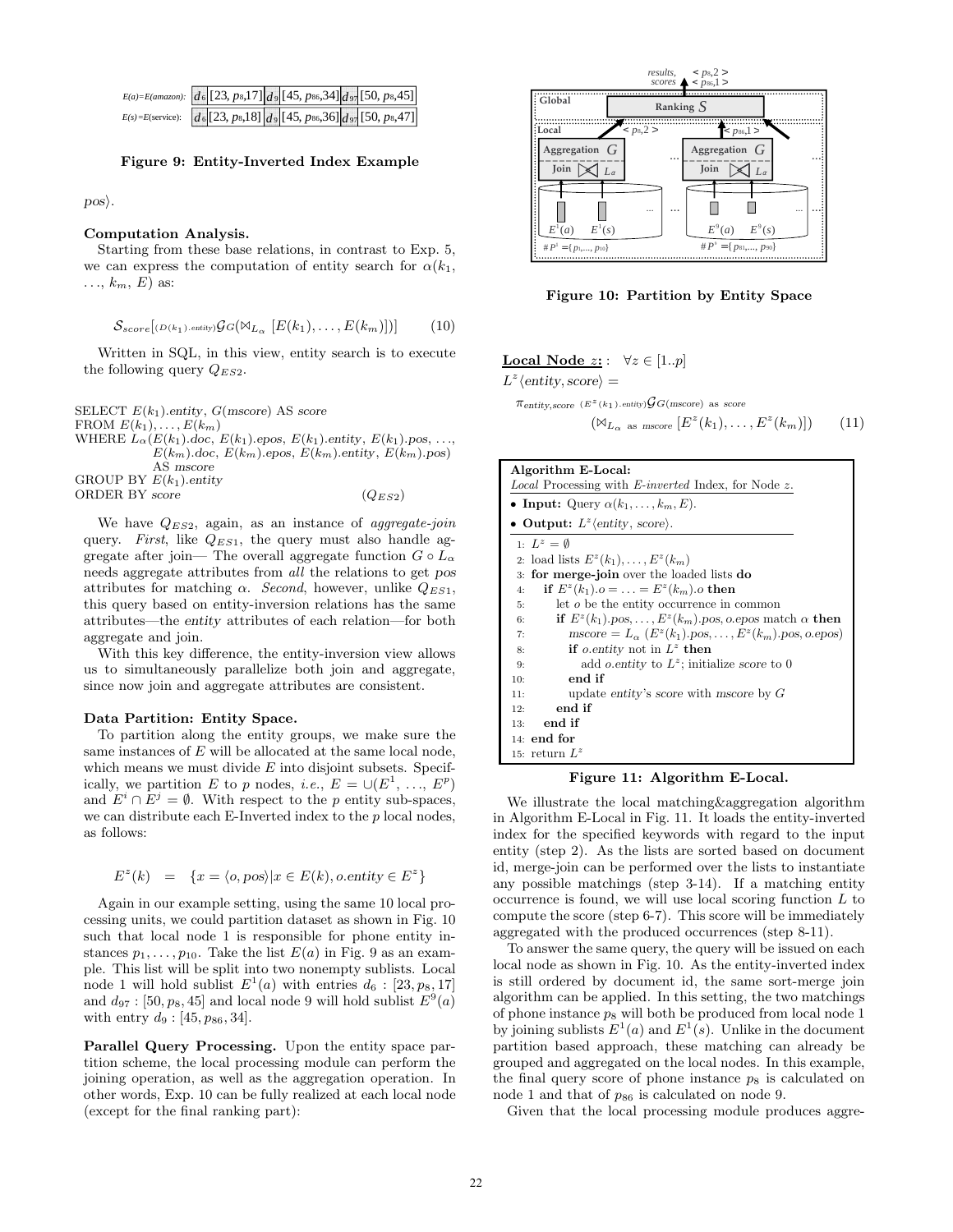

Figure 12: Algorithm E-Global.

gated results, the global processing module only has to take care of the ranking step in Exp. 10 of all the aggregated results from  $L^1, \ldots, L^p$ , a very light-weight task as shown in Exp. 12 and algorithm E-Global in Fig. 12:

**Global Node:** 
$$
S_{score}[L^1 \cup \cdots \cup L^p]
$$
 (12)

## **4.3 Together: Dual-Inversion Index**

We summarize the pros and cons of D-Inverted and E-Inverted proposals in terms of the computation requirements we listed in Sec. 2, pattern join, aggregation, as well as the space requirement, in the following table:

|              | Baseline | D-Inverted       | E-Inverted   |
|--------------|----------|------------------|--------------|
| Pattern Join | slow     | fast             | faster       |
| Aggregation  | central  | central          | distributive |
| Space        | standard | minimal overhead | large        |

Pattern Matching: Baseline is slow as it performs pattern matching by scanning documents returned from keyword search. D-Inverted and E-Inverted schemes are fast in utilizing indexes for efficient pattern matching. However, the E-Inverted scheme is more efficient, as it deals with much shorter index lists, whereas the D-Inverted scheme has to load and read long D-Inverted lists for entities.

Aggregation: E-Inverted scheme allows the aggregation to be fully distributed in parallel to local nodes. The baseline and the document-inverted index schemes, on the other hand, have to rely on a central layer for aggregation.

Space: The space overhead for the D-Inverted scheme is rather minimal, as it only creates one D-Inverted list per entity. The entity-inverted index scheme could often incur more significant space cost, as we combine entity with every keyword.

As the two schemes are highly complementary to each other, we ask: can the two types of index coexist to reach a nice balance point? Fortunately, the two types of indexes can indeed coexist, as each contains complete information with respect to the entity. This offers us the opportunity to create entity-inverted index for a selected set of entity types, while the rest of the entity types can be supported by document-inverted index. Generally, entity-inverted index should be created for entities that are queried more often and take less space, whereas document-inverted index should be created for the rest of entities which are queried less frequently and require more space. We name such a framework, with the coexistence of the two types of indexes, the dual-inversion index framework.

## **5. RELATED WORK**

We are now witnessing an emerging research trend on using entities and relationships to facilitate various search and mining tasks [7, 8, 25, 13, 12, 4, 5, 6, 20, 27, 9, 30].

Our work is most related with the works on indexing unstructured documents. Cho [10] builds a multigram index over a corpus to support fast regular expression matching. A multigram index is essentially building a posting list for selective multigrams. It can help to narrow down the matching scope. It is not optimized for phrase or proximity queries and still require full scan of candidate documents. Nextword index [26] is a structure designed to speed up phrase queries and to enable some amount of phrase browsing. It does not consider more flexible proximity based queries and does not consider types other than keywords. Indexing keyword pairs to speed up document search is studied in [17]. Our motivation to speed up entity search is different from their goal and therefore the frameworks also differ. Our index design considers entities beyond keywords, where we introduce the unique entity space partition scheme. BE [4] develops a search engine based on linguistic phrase patterns and utilizes a special "neighborhood index" for efficient processing. Although BE considers indexing types such as noun phrases other than keywords, its index is limited to phrase queries only. Chakrabarti et al. [8] introduce a class of text proximity queries and study scoring function and index structure optimization for such queries. Their study on index design is more on reducing the redundancy and the index is used for performing local proximity analysis without considering global aggregation and multi-node parallelization. Comparing with our own work [30] on supporting content querying with the design of content query language (CQL), this work focuses on the principles and foundation for the index design for facilitating efficient entity search. Moreover, this work also studies distributive computation with parallelization schemes.

There are many existing optimization techniques in IR, such as caching  $([19, 17])$ , pruning  $([21, 16])$ , etc., to improve the efficiency of document search. Such techniques are either orthogonal to our problem, e.g., caching, or can not be directly applied in our setting which requires processing over comprehensive corpus as we discussed in Sec. 2, e.g., pruning. It is the unique computation requirements of entity search, which distinguish it from document search, that motivate us to develop novel solutions.

Since our entity search query can be viewed as "aggregatejoin query" from the DB perspective, our work is also naturally related with DB literature on handling such queries ([28, 22, 24]). Such techniques are mainly designed for a small number of relations under DB setting. Our work innovates upon these works in a rather different setting: an IR setting of inverted indexes where there are almost uncountable number of keywords.

# **6. EXPERIMENTS**

To empirically evaluate our dual-inversion approaches for entity search, for its efficiency over a large scale corpus and diverse types of entities, in a range of realistic benchmark scenarios, we built a distributed prototype on a real Web corpus of a 3TB general Web crawl (collected in January 2008) with 150 million pages. Like the " $p+1$ " setting described in Sec. 3, we ran the system on a cluster of 15 local worker nodes  $(p=15)$  and one global node, totally 16 ma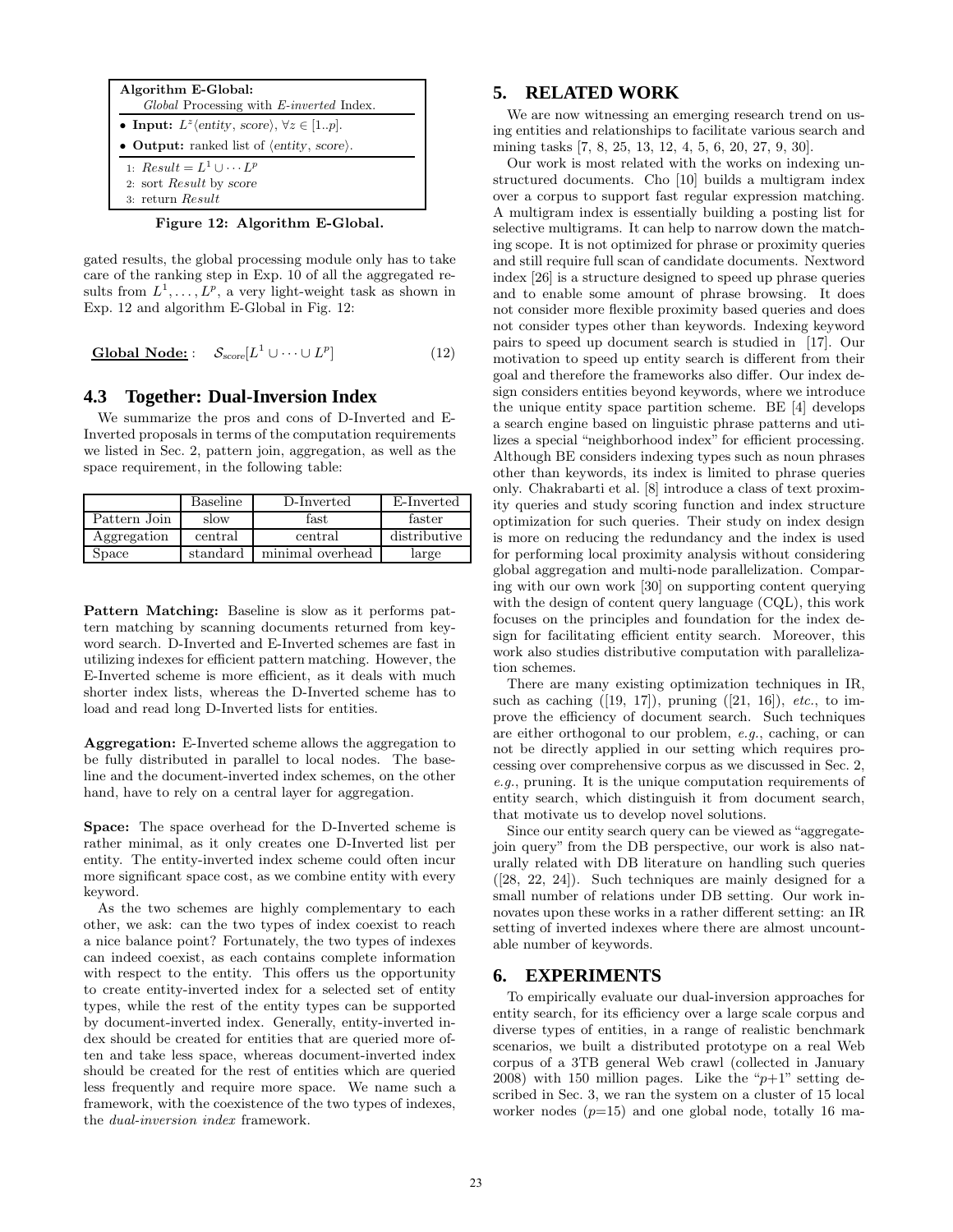chines, each with a dual AMD Athlon 64 X2 3600+ CPU, 1 GB memory and 1TB of disk.

On this large corpus, we annotated a wide range of various entity types—21 entities total—in order to understand different application scenarios. We used the GATE system [1] for entity annotation. As Table 1 lists, we selected our entities covering the three major extraction methods: using dictionaries, rules, and classifiers (machine learning).

| Method           | <b>Supported Entities</b>                         |
|------------------|---------------------------------------------------|
| dictionary-      | 14 entities: Country, City, State,                |
| based            | Province, Region, Sea, Company,                   |
|                  | Title, Drug, Month, University,                   |
|                  | ResearchArea, Professor, Religion                 |
| rule-based       | 4 entities: Email, Phone, Zipcode, Year           |
| classifier-based | <b>3</b> entities: Person, Location, Organization |

Table 1: Supported entity types: 21 entities.

For our comparison, we implemented all the three approaches discussed: the keyword-based Baseline (Sec. 3) and the dual-inversion: D-Inverted and E-Inverted index (Sec. 4). As Table 2 summarizes, all the three methods, including Baseline, had the entities pre-extracted offline. As indexes, the Baseline used standard keyword inverted lists  $D(k)$ , and D-Inverted added  $D(E)$  in addition, while E-Inverted used only keyword-to-entity inversion  $E(k)$ . (We will compare the space requirements later.) All the methods are parallelized across the same  $(p+1)$ -node cluster, by partitioning the index data as we discussed.

| Method              |         | <b>Extraction</b>   Indexes Built                            |
|---------------------|---------|--------------------------------------------------------------|
| Baseline            | offline | $D(k)$ , $\forall$ keyword k                                 |
| $D\text{-}Inverted$ | offline | $D(k)$ , $\forall$ keyword k;<br>$D(E)$ , $\forall$ entity E |
|                     |         |                                                              |
| $E$ -Inverted       | offline | $E(k)$ , $\forall$ keyword k                                 |

Table 2: Indexes built for each method.

Experiment Setup. To extensively and realistically study the performance, we configured two concrete applications. We evaluated 4 benchmark sets, for totally 176 queries of varying parameters. Each query has the form  $\alpha(k_1, \ldots, k_m)$ ,  $E$ , as Sec. 2 defines, for keywords  $k_i$  and entity type E. We use "ow20" for pattern  $\alpha$ — ordered 20-word window— for all queries. As scoring function, we use the "EntityRank" model [9], which is of the common form of  $G \circ L_{\alpha}$  as Sec. 2 defines. We stress that the actual function affects "only" ranking preciseness. For our focus of efficiency, all functions with the join-then-aggregate  $(L_{\alpha} \text{ then } G)$  abstraction are computationally similar.

Application 1 (Yellowpage) for finding yellowpage-like information, with entities (#email, #phone, #state, #location,  $#zipcode).$ 

• Benchmark 1A Phone Number Search: 30 queries of the form "company name #phone",  $e.g.,$  "general motors" #phone", which finds the phone number related to General Motors. We generated 30 queries using top 30 company names in 2006 Fortune 500.

• Benchmark 1B Location Search: 20 queries of the form "city #location", e.g., "springfield #location", which finds locations related with Springfield. We generated 20 queries using Illinois city names.

Application 2 (CSAcademia) for information of the computer science academia, with entities ( $\#$ university,  $\#$ professor,  $#$ research,  $#$ email,  $#$ phone).

• Benchmark 2A Email Search: 88 queries of the form "researcher #email", e.g., 'Anastassia Ailamaki #email", which finds emails related to the researcher. We generated 88 queries using PC members of SIGMOD 2007.

• Benchmark 2B Professor Search: 38 queries of the form "area #professor", e.g., "database systems #professor", which finds professors related to the area. We generated 38 queries using CS areas like data mining, compiler, etc..

We chose these benchmark queries not only because of their practical usefulness but also their diversity: First, they contain both set answers (1B, 2B) and single points (1A, 2A). Second, they differ in the selectivity of keywords. Benchmark 1A and 1B have keywords (e.g., "IBM", "Chicago", *etc.*) that are far less selective than 2A and 2B  $(e.g., "Ail$ amaki", "HCI"). Third, they cover entities extracted with different methods (Table 1).

While we focus on efficiency, we note that the usefulness of entity search is also revealing through these benchmarks. E.g., As Sec. 2 mentioned, Fig. 1 shows the screenshot for "database systems" #professor with supporting pages. Such queries, with page search, would require us to comb through numerous page results to collect answers. Entity search expands our ability to directly find fine grained information holistically across many pages.

Performance Evaluation. We focus on search efficiency, and evaluate each component: processing at the p local nodes, network transfer, and processing at the global node, with the following metrics. M1: overall local processing time. M2 : max local processing time. M3: overall transfer time. M4: max transfer time. M5: global processing time. When involving local nodes, we measure both overall as the sum of all nodes (which indicates *throughput*), and max as the maximum (which indicates response time).

Fig. 13 shows the local times for 1A (queries are sorted by overall local processing time in Baseline). Both D-Inverted and E-Inverted incur much less overall and max local processing time than Baseline, and E-Inverted performs faster than the D-Inverted. As the graphs are in log scale, we observe rather significant speedup–generally two orders of magnitude: E-Inverted ranges around  $10^2 ms$ , D-Inverted  $10^4$ ms, and Baseline  $10^6$ ms. Furthermore, the times for D-Inverted and E-Inverted are more uniform than the Baseline, which has high variance in the number of documents needed to scan after keyword lookup.

Fig. 14 shows the transfer times for 1A. Notice, the cost for Baseline and D-Inverted are the same (thus the points collapsed together), since they send the same partial "afterjoin" results to the global node. We observe that E-Inverted can save significantly in network transfer cost, as results are already "after-aggregation." The difference is, again, significant–at about two orders of magnitude. Notice, in the case of only outputting top-k results, E-Inverted scheme can further save transfer cost, as at most top-k results from each local node need to be sent for final ranking.

Fig. 15 shows the global times for 1A. E-Inverted requires much less global processing time compared with the Baseline and D-Inverted (which have the same global costs). The difference is about one order of magnitude.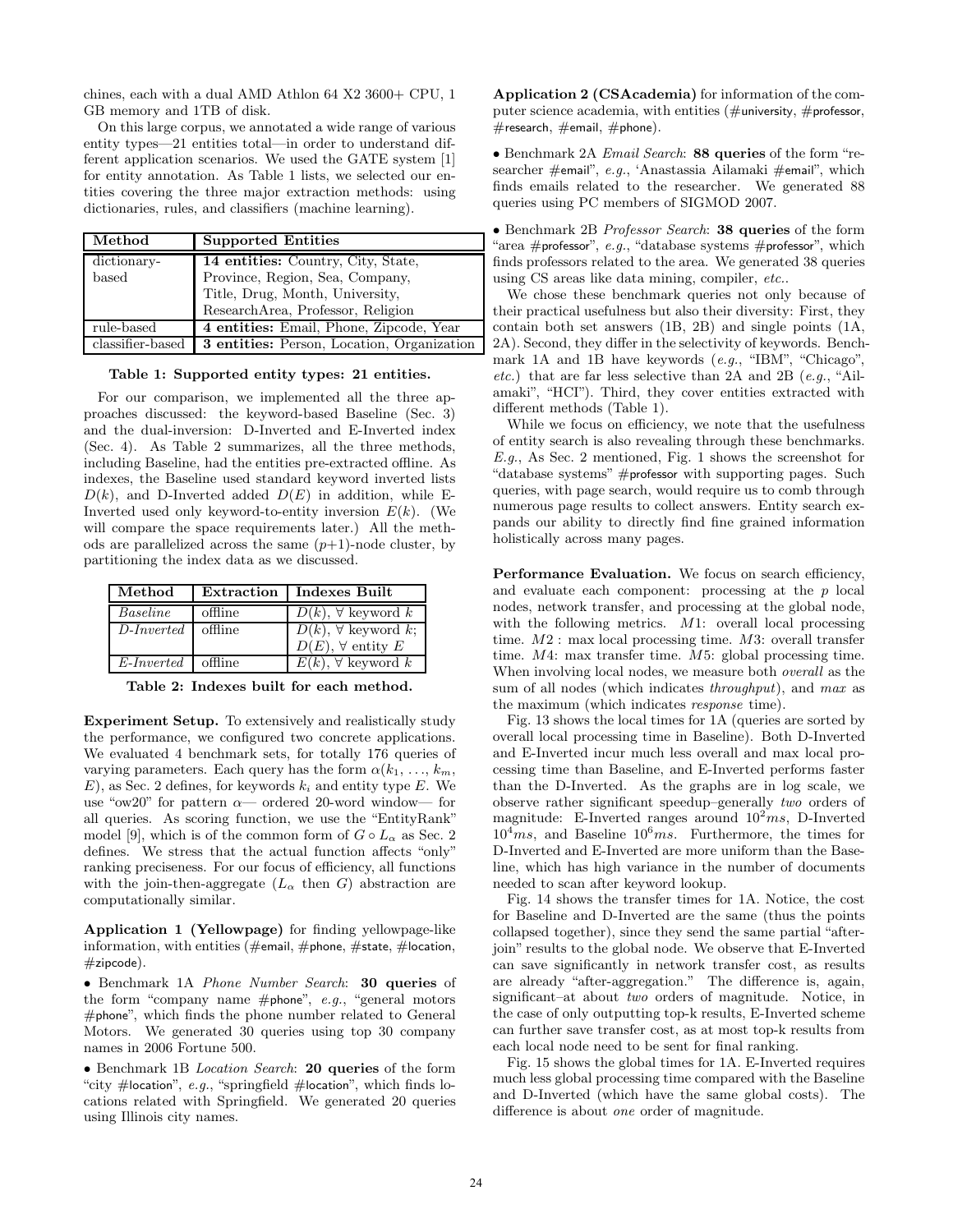

Figure 13: Local Processing: Benchmark 1A.





Figure 14: Network Transfer: Benchmark 1A.



Figure 15: Global Processing (M5): Benchmark 1A.

Overall, we observe similar results for all the benchmarks, 1A, 1B, 2A, and 2B, in both applications. Table 3 summarizes the median cost of all the M1 to M5 metrics. We consistently observe, from Table 3, across the four benchmarks of totally 176 queries, the significant speedup of the dualinversion approaches, for all the processing components M1 to M5. Both E-Inverted and D-Inverted are much faster than the Baseline– which use keyword indexes to look up pages for entity search.

|    | Metric in Median | Baseline | $\overline{D}$ -Inverted | E-Inverted    |
|----|------------------|----------|--------------------------|---------------|
|    | M1(s)            | 527.5    | 1.14                     | 0.04          |
| 1A | M2(s)            | 62.8     | 0.119                    | 0.003         |
|    | $M3$ (kb)        | 58       | 58                       | 24.4          |
|    | $M4$ (kb)        | 8.2      | 8.2                      | 1.95          |
|    | $M5$ (ms)        | 6.41     | 6.41                     | 1.55          |
|    | M1(s)            | 6075     | 25.44                    | 2.23          |
| 1B | M2(s)            | 570.5    | 3.26                     | 0.44          |
|    | $M3$ (kb)        | 5687     | 5687                     | 127           |
|    | $M4$ (kb)        | 648      | 648                      | $9.5^{\circ}$ |
|    | $M5$ (ms)        | 579.43   | 579.43                   | 98.24         |
|    | M1(s)            | 46.5     | 1.13                     | 0.01          |
| 2A | M2(s)            | 12       | 0.096                    | 0.002         |
|    | $M3$ (kb)        | 0.558    | 0.558                    | 0.306         |
|    | $M4$ (kb)        | 0.144    | 0.144                    | 0.036         |
|    | $M5$ (ms)        | 0.047    | 0.047                    | 0.0003        |
|    | M1(s)            | 61       | 1.14                     | 0.002         |
| 2B | M2(s)            | 12       | 0.1                      | 0.0002        |
|    | $M3$ (kb)        | 0.732    | 0.732                    | 0.336         |
|    | $M4$ (kb)        | 0.144    | 0.144                    | 0.036         |
|    | $M5$ (ms)        | 0.06     | 0.06                     | 0.0003        |

#### Table 3: Summary of metrics.

We conclude by comparing the time efficiency and space overhead for our dual-inversion approaches. Table 4 summarizes the average (across all the queries in each benchmark set) total execution times for all the three methods. To compare the dual-inversions to Baseline, we also compute the speedup for each category in the parentheses; e.g., for benchmark 1A (30 queries), E-Inverted has an average speedup of  $2.5E+4$  or  $2.5 \cdot 10^4$ . Across the categories, we see rather significant speedup from 1 to 4 orders of magnitude.

The speedup comes at the cost of indexing entities—recall index configuration in Table 2. Table 4 also compares the various index sizes of the two application settings. First, we observe that, since D-Inverted relies on  $D(E)$  in addition to standard keywords  $D(k)$ , it always requires larger index size than Baseline–However, the addition is actually